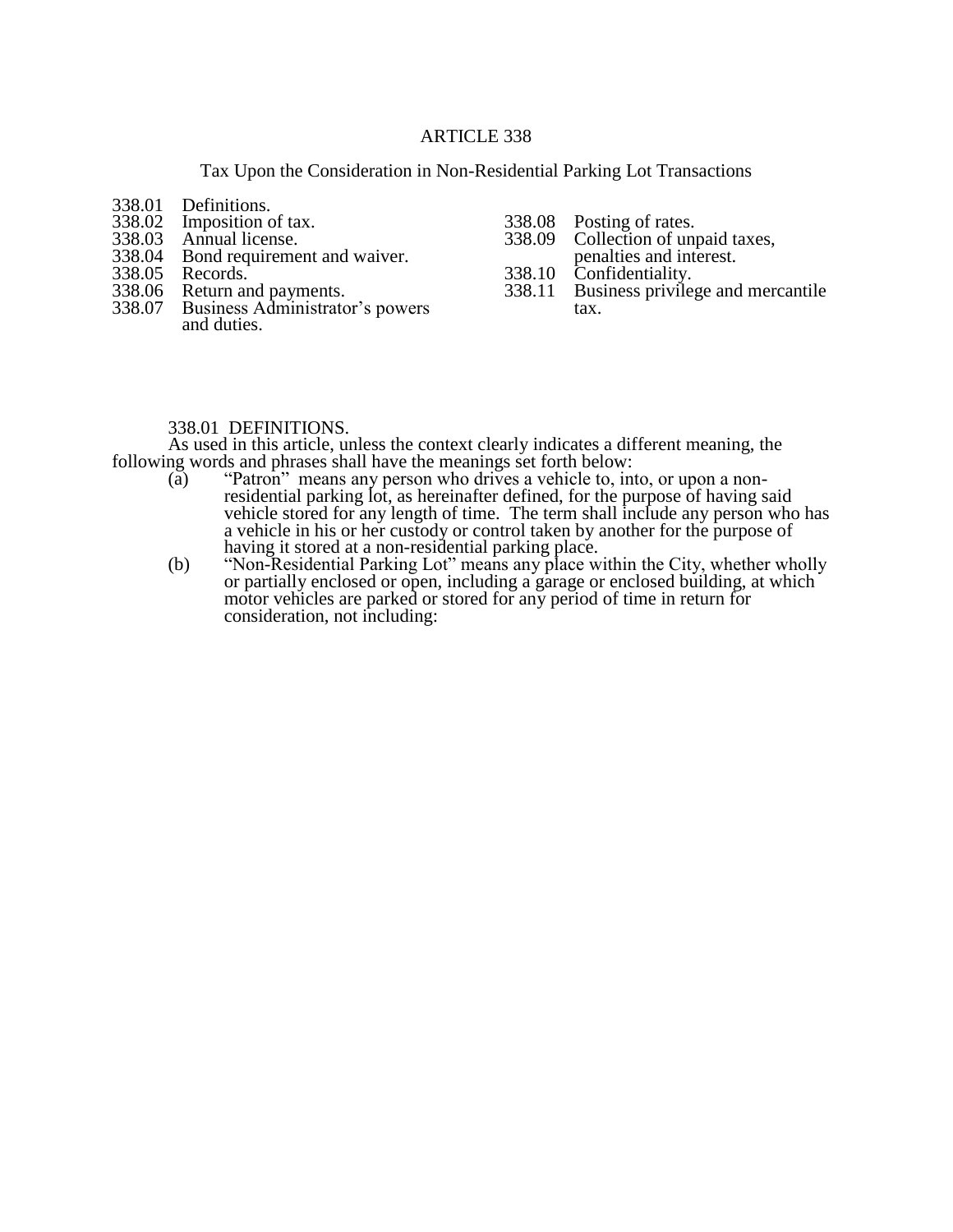## 338.02 BUSINESS REGULATION AND TAXATION CODE 36

- (1) Any parking area or garage to the extent that it is provided or leased to occupants of a residence on the same or other premises for use only in connection with, and as necessary to, the occupancy of such residence;
- (2) Any parking area or garage operated exclusively by an owner or lessee of a hotel, an apartment hotel, tourist court or trailer park for no additional consideration; and
- (3) Any on-site or off-street parking on property designated for accessory use provided by the owner for the use of such owner, tenants of such owner, or the employees and business visitors of such owner or tenants.
- (c) "Operator" means any person operating a non-residential parking lot or receiving consideration for the parking or storage of motor vehicles at such parking lot, including, without limiting the generality of the above, any governmental subdivision, municipal corporation, public authority, non-profit corporation, or any person operating as an agent of any of the above.
- (d) "Transaction" means the parking or storing of a motor vehicle at a nonresidential lot for consideration.
- (e) "Consideration" means the payment of compensation, of whatever nature, to the operator by or on behalf of the patron, upon an express or implied contract or under a lease or otherwise, whether or not separately stated, and whether paid in cash or credited to an account, for each transaction involving the parking or storing of a motor vehicle by the patron. The consideration shall not include the tax imposed and collected under this article. (Ord. 33-2006. Passed 6-6-06.)

## 338.02 IMPOSITION OF TAX.

(a) A tax for general revenue purposes is hereby imposed upon each parking transaction for a non-residential parking place at the percentage rate of the consideration for each such transaction set forth in subsection  $\ddot{\text{(b)}}$  of this section for the period from the effective date of this article until December 31, 2006 and thereafter from year to year on a calendar year basis. No operator shall conduct such transactions without complying with all the provisions of this article and without collecting the tax herein imposed and paying it over to the City.

- (b) The tax percentage rate of the consideration shall be as follows:
	- (1) From the effective date of this article to December 31, 2006, 2%.<br>(2) January 1, 2007 through December 31, 2007, 4%.
	- (2) January 1, 2007 through December 31, 2007, 4%.<br>(3) January 1, 2008 through December 31, 2008, 6%.
	- (3) January 1, 2008 through December 31, 2008, 6%.
	- (4) January 1, 2009 through December 31, 2009, 8%.
	- (5) January 1, 2010 through December 31, 2011, 10%.
	- $(6)$  January 1, 2012 and thereafter, 15%. (Ord. 1-2012. Passed 2-7-12.)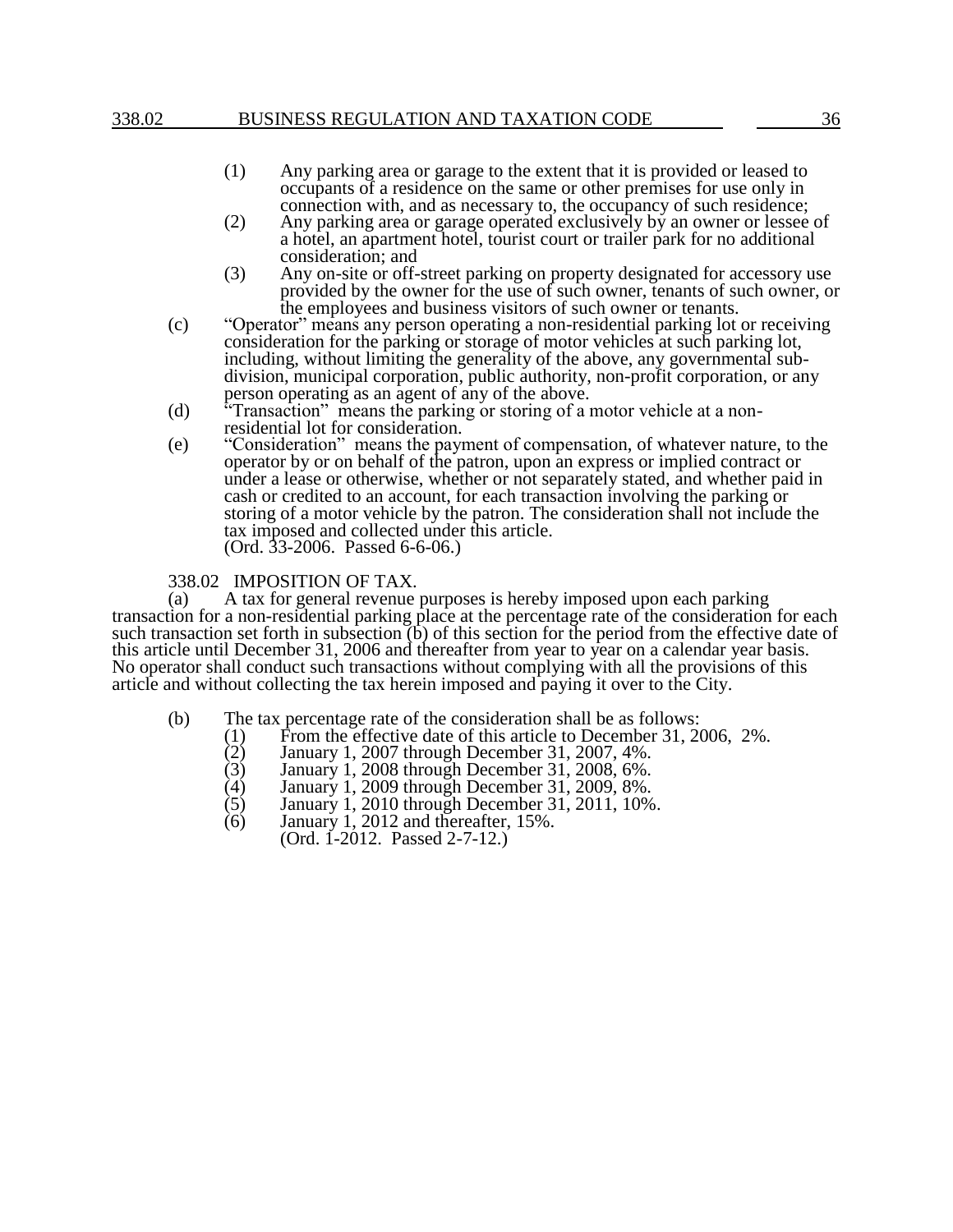#### 338.03 ANNUAL LICENSE.

(a) No operator shall conduct business as a non-residential parking lot without first obtaining an annual license at a fee of one hundred dollars (\$100.00) plus two dollars (\$2.00) per space from the Tax Enforcement Administrator for the purpose of defraying the costs of administering this chapter. Such license shall be obtained by an operator for the each lot operated within thirty (30) days after the effective date of this section and shall be renewed annually on or before January 1<sup>st</sup> of each year. Any person who intends to become an operator, or any operator who intends to increase the number of spaces available for non-residential parking, shall obtain a license or amended license before beginning such operation or expansion. At each parking lot the operator shall display the license in a conspicuous location at all times. Such license shall not be transferable between one operator and another or between one parking lot and another. Any operator who ceases to conduct the operation of a parking lot shall notify the Business Administrator and return the license applicable thereto.

(b) Nothing herein shall relieve the operator of the obligation to obtain a Business Privilege/Mercantile License. (Ord. 2-2012. Passed 2-7-12.)

### 338.04 BOND REQUIREMENT AND WAIVER.

EDITOR'S NOTE: Former Section 338.04 was repealed by Resolution 92-2006, passed June 6, 2006.

#### 338.05 RECORDS.

Each operator shall maintain, separately with respect to each parking lot, complete and accurate records of all transactions and the total amount of tax collected on the basis of such consideration. Each operator shall issue to the person paying the consideration such written evidence of the transaction as the Business Administrator or designee may prescribe by regulation. Where consideration in a transaction is not separately stated, the operator shall maintain evidence and the records necessary to segregate the consideration applicable to the transaction for the benefit of the patron and the Business Administrator or designee so that the proper amount of the tax can be collected. Each operator shall afford the Business Administrator and designated employees and agents access to all such records and evidence at all reasonable times and shall provide verification of the same as the Business Administrator shall require. (Ord. 33-2006. Passed 6-6-06.)

#### 338.06 RETURN AND PAYMENTS.

Each operator, on the forms prescribed by the Business Administrator or a designee, shall file quarterly by the 30<sup>th</sup> day of the months of April, July, October and January of each years, returns for the preceding three months showing the consideration received from the operation of each parking lot during the preceding three months together with the amount of tax collected thereupon. At the time of the filing of the return, the operator shall pay all tax due and collected for the period to which the return applies. Each operator shall collect the tax imposed by this article and shall be liable to the City as agent thereof for the payment of the same. (Ord. 33- 2006. Passed 6-6-06.)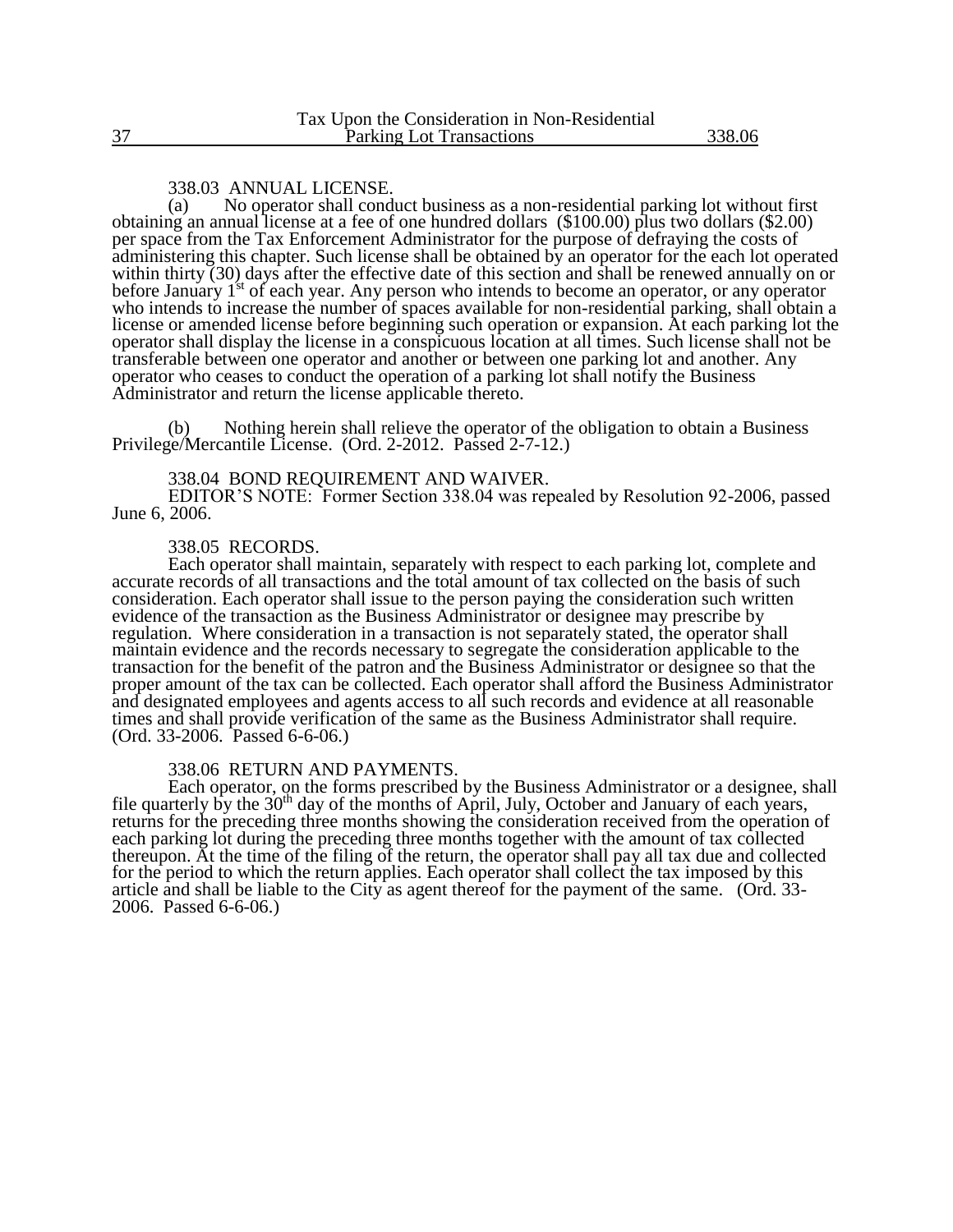# 338.07 BUSINESS ADMINISTRATOR'S POWERS AND DUTIES.<br>(a) The Business Administrator and duly appointed designee(s), un

The Business Administrator and duly appointed designee $(s)$ , under the direction of the Mayor, are hereby empowered, with the approval of the Mayor, to prescribe, adopt, and promulgate rules and regulations relating to the administration and enforcement of this article, including but not limited to, requirements for evidence and records and forms for applications, licenses and returns.

(b) The Business Administrator or designee(s) shall have the power, in the event that any operator has in the judgment of the Business Administrator or designee failed to pay over the amount of the tax due, to collect the tax directly from the patron and charge the cost of collection to the operator. In such event, the Business Administrator or designee shall maintain records showing the amount received and the dates such amounts were received.

(c) The Business Administrator and agents thereof are hereby authorized to examine the books, papers and records of any operator or probable operator subject or supposed to be subject to this ordinance in order to verify the accuracy of the return made, or if no return was made, to estimate the tax due. Each such operator or probable operator is hereby directed and required to give the Business Administrator or agent thereof the means, facilities and opportunity for such examinations and investigations as are hereby authorized.

(d) Any person aggrieved by any decision of the Business Administrator or designee shall have the right to appeal as provided by law.  $(Ord. 33-2006.$  Passed  $6-6-06.)$ 

#### 338.08 POSTING OF RATES.

Every operator shall post and maintain in a conspicuous place at every entrance a sign, printed in letters of such uniform size and character as to be readily readable by prospective customers, showing the operator's name and lot address, operator's parking license number, and a schedule of rates according to one of the prescribed methods listed below:

(a) Method A: Total hourly, daily, or monthly charges consisting of the parking fee and parking tax. Indication of the collection of the tax must be posted on the sign with the words, "Tax Included."

# EXAMPLE:<br>1 hr....\$1.50

Tax Included

(b) Method B: The complete schedule of parking fee, parking tax and charge to customer.

### EXAMPLE:

|                                  | Fee    | Tax   | Total  |
|----------------------------------|--------|-------|--------|
| 1 hr.                            | \$1.50 | \$.15 | \$1.65 |
| 2 <sub>hr</sub>                  | \$3.00 | \$.30 | \$3.30 |
| $(Ord. 33-2006.$ Passed 6-6-06.) |        |       |        |